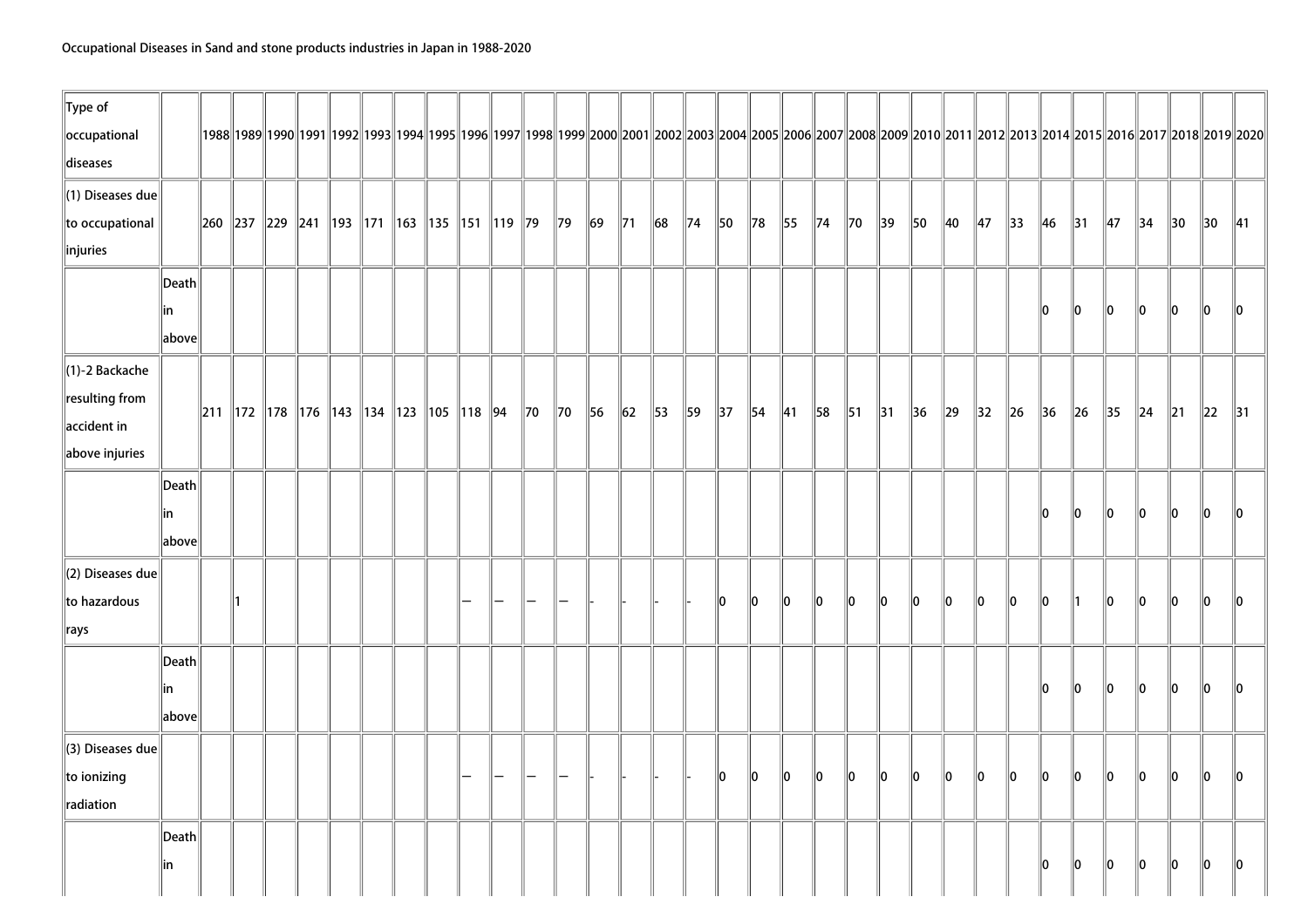|                          | $\ $ above $\ $       |                |                |                |                |    |                |                |                |                |                   |               |                          |           |                |               |               |           |               |             |                |       |               |     |               |                |         |         |                |               |                |                |     |                |
|--------------------------|-----------------------|----------------|----------------|----------------|----------------|----|----------------|----------------|----------------|----------------|-------------------|---------------|--------------------------|-----------|----------------|---------------|---------------|-----------|---------------|-------------|----------------|-------|---------------|-----|---------------|----------------|---------|---------|----------------|---------------|----------------|----------------|-----|----------------|
| $\ $ (4) Diseases due    |                       |                |                |                |                |    |                |                |                |                |                   |               |                          |           |                |               |               |           |               |             |                |       |               |     |               |                |         |         |                |               |                |                |     |                |
| $\ $ to abnormal         |                       |                |                |                |                |    |                |                |                | -              | —                 |               |                          |           |                |               |               | 10        | 10            | $\ 0\ $     | 10             | 10    | 10            | 10  | 10            | 10             | 10      | 10      | 10             | 10            | 10             | 10             | 10  | $\ 0\ $        |
| atmospheric              |                       |                |                |                |                |    |                |                |                |                |                   |               |                          |           |                |               |               |           |               |             |                |       |               |     |               |                |         |         |                |               |                |                |     |                |
| $\ $ pressure            |                       |                |                |                |                |    |                |                |                |                |                   |               |                          |           |                |               |               |           |               |             |                |       |               |     |               |                |         |         |                |               |                |                |     |                |
|                          | $ \mathsf{Death} $    |                |                |                |                |    |                |                |                |                |                   |               |                          |           |                |               |               |           |               |             |                |       |               |     |               |                |         |         |                |               |                |                |     |                |
|                          | in                    |                |                |                |                |    |                |                |                |                |                   |               |                          |           |                |               |               |           |               |             |                |       |               |     |               |                |         | 10      | 10             | 10            | 10             | 10             | 10  | 10             |
|                          | above                 |                |                |                |                |    |                |                |                |                |                   |               |                          |           |                |               |               |           |               |             |                |       |               |     |               |                |         |         |                |               |                |                |     |                |
| $\ $ (5) Diseases due    |                       |                |                |                |                |    |                |                |                |                |                   |               |                          |           |                |               |               |           |               |             |                |       |               |     |               |                |         |         |                |               |                |                |     |                |
| $\ $ to abnormal         |                       | $\parallel$ 11 | $\parallel$ 15 | $\parallel$ 10 | $\parallel$ 17 | 15 | $\parallel$ 12 | $\parallel$ 18 | $\parallel$ 13 | $\parallel$ 11 | $\parallel$ 9     | $\parallel$ 3 | $\parallel$ 3            | $\vert$ 5 | $\parallel$ 11 | $\parallel$ 3 | $\parallel$ 5 | $\vert$ 9 | $\parallel$ 7 | $ 2\rangle$ | $\parallel$ 14 | $\ 8$ | $\parallel$ 1 | ∥16 | $\parallel$ 5 | $\parallel$ 10 | $\ 6\ $ | $\ 9\ $ | $\parallel$ 13 | $\parallel$ 5 | $\parallel$ 11 | $\parallel$ 11 | ∥14 | $\parallel$ 19 |
| $\parallel$ temperature  |                       |                |                |                |                |    |                |                |                |                |                   |               |                          |           |                |               |               |           |               |             |                |       |               |     |               |                |         |         |                |               |                |                |     |                |
|                          | $\vert$ Death $\vert$ |                |                |                |                |    |                |                |                |                |                   |               |                          |           |                |               |               |           |               |             |                |       |               |     |               |                |         |         |                |               |                |                |     |                |
|                          | in                    |                |                |                |                |    |                |                |                |                |                   |               |                          |           |                |               |               |           |               |             |                |       |               |     |               |                |         | 10      | 10             | 10            | 10             | 10             | 11. | $\parallel$ 1  |
|                          | above                 |                |                |                |                |    |                |                |                |                |                   |               |                          |           |                |               |               |           |               |             |                |       |               |     |               |                |         |         |                |               |                |                |     |                |
| $\ $ (5)-2 Heat          |                       |                |                |                |                |    |                |                |                |                |                   |               |                          |           |                |               |               |           |               |             |                |       |               |     |               |                |         |         |                |               |                |                |     |                |
| stroke in above          |                       |                |                |                |                |    |                |                |                |                |                   |               |                          |           |                |               |               |           |               |             |                |       |               |     |               |                |         |         |                |               |                |                |     |                |
| abnormal                 |                       |                |                |                |                |    |                |                |                |                |                   |               |                          |           |                |               |               |           |               |             |                |       |               |     |               |                |         | 8       | 17             | $\parallel$ 4 | 10             | ∥9             | 12  | $\parallel$ 17 |
| $\parallel$ temperature  |                       |                |                |                |                |    |                |                |                |                |                   |               |                          |           |                |               |               |           |               |             |                |       |               |     |               |                |         |         |                |               |                |                |     |                |
|                          | $\vert$ Death $\vert$ |                |                |                |                |    |                |                |                |                |                   |               |                          |           |                |               |               |           |               |             |                |       |               |     |               |                |         |         |                |               |                |                |     |                |
|                          | in                    |                |                |                |                |    |                |                |                |                |                   |               |                          |           |                |               |               |           |               |             |                |       |               |     |               |                |         | 10      | 10             | $\ 0\ $       | 10             | 10             | 11. | $\parallel$ 1  |
|                          | above                 |                |                |                |                |    |                |                |                |                |                   |               |                          |           |                |               |               |           |               |             |                |       |               |     |               |                |         |         |                |               |                |                |     |                |
| $\ $ (6) Ear diseases    |                       |                |                |                |                |    |                |                |                |                |                   |               |                          |           |                |               |               |           |               |             |                |       |               |     |               |                |         |         |                |               |                |                |     |                |
| due to noise             |                       |                |                |                | 13             |    | 2              |                |                |                |                   |               | $\overline{\phantom{0}}$ | 11.       |                |               | 11            | 10        | 10            | ∥1          | ∥1             | ∥1    | 10            | 10  | 11            |                | 10      | llo     | ∥o             | $\ 0\ $       |                | 10             | 11. | ∥1             |
|                          | $\ $ Death $\ $       |                |                |                |                |    |                |                |                |                |                   |               |                          |           |                |               |               |           |               |             |                |       |               |     |               |                |         |         |                |               |                |                |     |                |
|                          | ∥in                   |                |                |                |                |    |                |                |                |                |                   |               |                          |           |                |               |               |           |               |             |                |       |               |     |               |                |         | 10      | $\ 0\ $        | $\ 0\ $       | 10             | 10             | 10  | 10             |
|                          | above                 |                |                |                |                |    |                |                |                |                |                   |               |                          |           |                |               |               |           |               |             |                |       |               |     |               |                |         |         |                |               |                |                |     |                |
| $\Vert$ (7) Diseases due |                       |                |                |                |                |    |                |                |                |                |                   |               |                          |           |                |               |               |           |               |             |                |       |               |     |               |                |         |         |                |               |                |                |     |                |
| to factors other         |                       |                |                |                |                | ∥1 |                |                |                | -              | $\qquad \qquad -$ | ∥1            | 11                       |           |                | $\parallel$ 1 | $\parallel$ 1 | 10        | $\parallel$ 1 | 3           | 10             | 11    | 10            | 10  | 10            | 10             | 10      | $\ 0\ $ | 10             | $\ 0\ $       | 10             | 11             | 11. | $\parallel$ 1  |
| than (2) to (6)          |                       |                |                |                |                |    |                |                |                |                |                   |               |                          |           |                |               |               |           |               |             |                |       |               |     |               |                |         |         |                |               |                |                |     |                |
|                          | $\ $ Death $\ $       |                |                |                |                |    |                |                |                |                |                   |               |                          |           |                |               |               |           |               |             |                |       |               |     |               |                |         |         |                |               |                |                |     |                |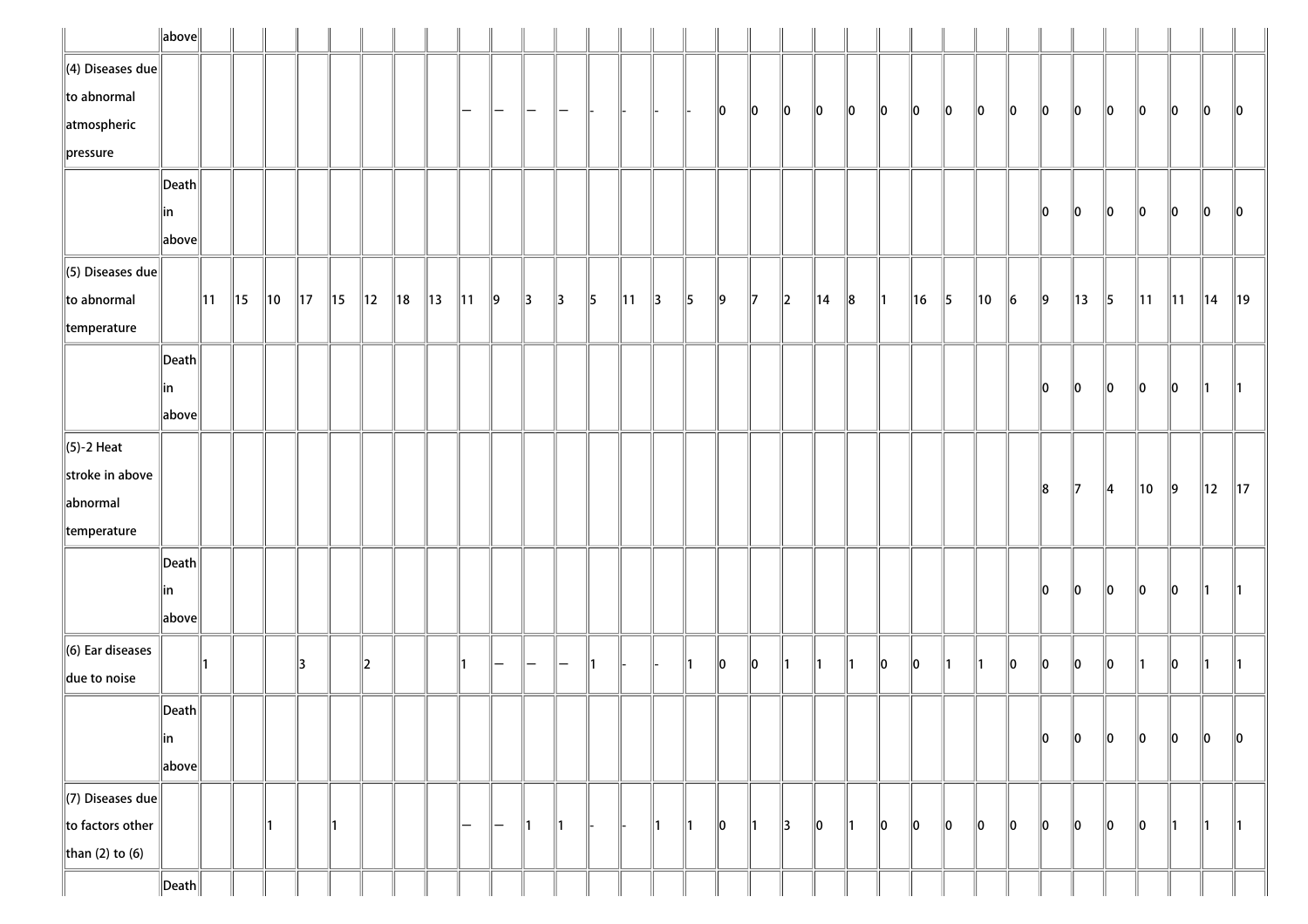|                                                                                                                                   | $\ $ in<br>above                                |         |               |               |               |               |               |              |         |               |               |               |               |               |               |               |               |                          |               |               |             |         |    |    |    |               |               | 10      | 10            | $\ 0\ $       | 10            | $\parallel$ 0 | 10 | $\parallel$ 0 |
|-----------------------------------------------------------------------------------------------------------------------------------|-------------------------------------------------|---------|---------------|---------------|---------------|---------------|---------------|--------------|---------|---------------|---------------|---------------|---------------|---------------|---------------|---------------|---------------|--------------------------|---------------|---------------|-------------|---------|----|----|----|---------------|---------------|---------|---------------|---------------|---------------|---------------|----|---------------|
| $\ $ (8) Diseases of<br>locomotion and<br> internal organs<br>$\ $ due to heavy<br>and excessive<br>work load                     |                                                 | 3       | $\parallel$ 1 | $\parallel$ 1 | $\ 2\ $       | 2             | $\parallel$ 2 | ∥1           | $\ 2\ $ | $\parallel$ 1 | $\vdash$      | $\parallel$ 3 | $\parallel$ 3 | $\parallel$ 1 | $\parallel$ 1 | $\parallel$ 1 | $\ 2\ $       | $\ 2\ $                  | $\ 2\ $       | $\parallel$ 1 | ∥1          | 10      | 10 | ∥1 | 10 | 10            | 2             | 10      | ∥1            | 10            | 10            | 2             | 10 | $\parallel$ 1 |
|                                                                                                                                   | $ \mathsf{Death} $<br> in<br> above             |         |               |               |               |               |               |              |         |               |               |               |               |               |               |               |               |                          |               |               |             |         |    |    |    |               |               | 10      | 10            | 10            | 10            | 10            | 10 | 10            |
| $\Vert(9)\Vert$<br>Occupational<br>lower back pain<br>$\left\ $ excluding that<br>$\ $ caused by<br>occupational<br>$\ $ injuries |                                                 | $\ 6\ $ | ∥9            | $\ 6\ $       | $\parallel$ 5 | $\parallel$ 1 | $\parallel$ 3 | $\mathbf{H}$ | $\ 2\ $ | $\parallel$ 1 | $\ 2\ $       | $\parallel$ 3 | $\parallel$ 3 | $\parallel$ 1 | $\parallel$ 1 | $\parallel$ 4 | $\parallel$ 1 | $\parallel$ 1            | $\parallel$ 3 | $ 0\rangle$   | $ 0\rangle$ | 10      | 10 | 10 | 10 | 10            | $\ 2\ $       | ∥1      | 10            | 10            | 10            | 10            | 10 | $\parallel$ 0 |
|                                                                                                                                   | $\vert$ Death $\vert$<br> in<br>$\ $ above $\ $ |         |               |               |               |               |               |              |         |               |               |               |               |               |               |               |               |                          |               |               |             |         |    |    |    |               |               | 10      | 10            | 10            | 10            | 10            | 10 | 10            |
| $\ $ (10) Diseases<br>$\ $ due to vibration                                                                                       |                                                 | ∥4      | $\parallel$ 3 |               |               | 13            | 11            |              |         |               |               |               | -             |               | ∥1            |               | $\ 2\ $       | $\parallel$ 0            | 10            | $\ 0\ $       | 10          | ∥1      | 10 | 10 | 10 | 10            | 10            | llo     | ∥o            | 10            | 10            | 10            | 11 | $\ 0\ $       |
|                                                                                                                                   | $\ $ Death $\ $<br>∥in<br>above                 |         |               |               |               |               |               |              |         |               |               |               |               |               |               |               |               |                          |               |               |             |         |    |    |    |               |               | 10      | 0             | $\ 0\ $       | 10            | 10            | 10 | 10            |
| $\ $ (11) Disorders<br>$\ $ in fingers and<br>forearms, and<br>cervico-                                                           |                                                 | 5       | $\parallel$ 3 | $\parallel$ 1 | $\ 2\ $       | $\parallel$ 4 | $\ 2\ $       |              |         | -             | $\mathbb{I}1$ | $\ 2\ $       | $\ 2\ $       | $\parallel$ 3 | $\parallel$ 1 | $\ 2\ $       | ⊪             | $\parallel$ <sub>2</sub> | $\ 2\ $       | $\vert 4$     | $\ 0\ $     | $\ 2\ $ | 2  | ∥1 | 2  | $\parallel$ 1 | $\parallel$ 2 | $\ 0\ $ | $\parallel$ 3 | $\parallel$ 1 | $\parallel$ 3 | 3             | 0  | $\parallel$ 1 |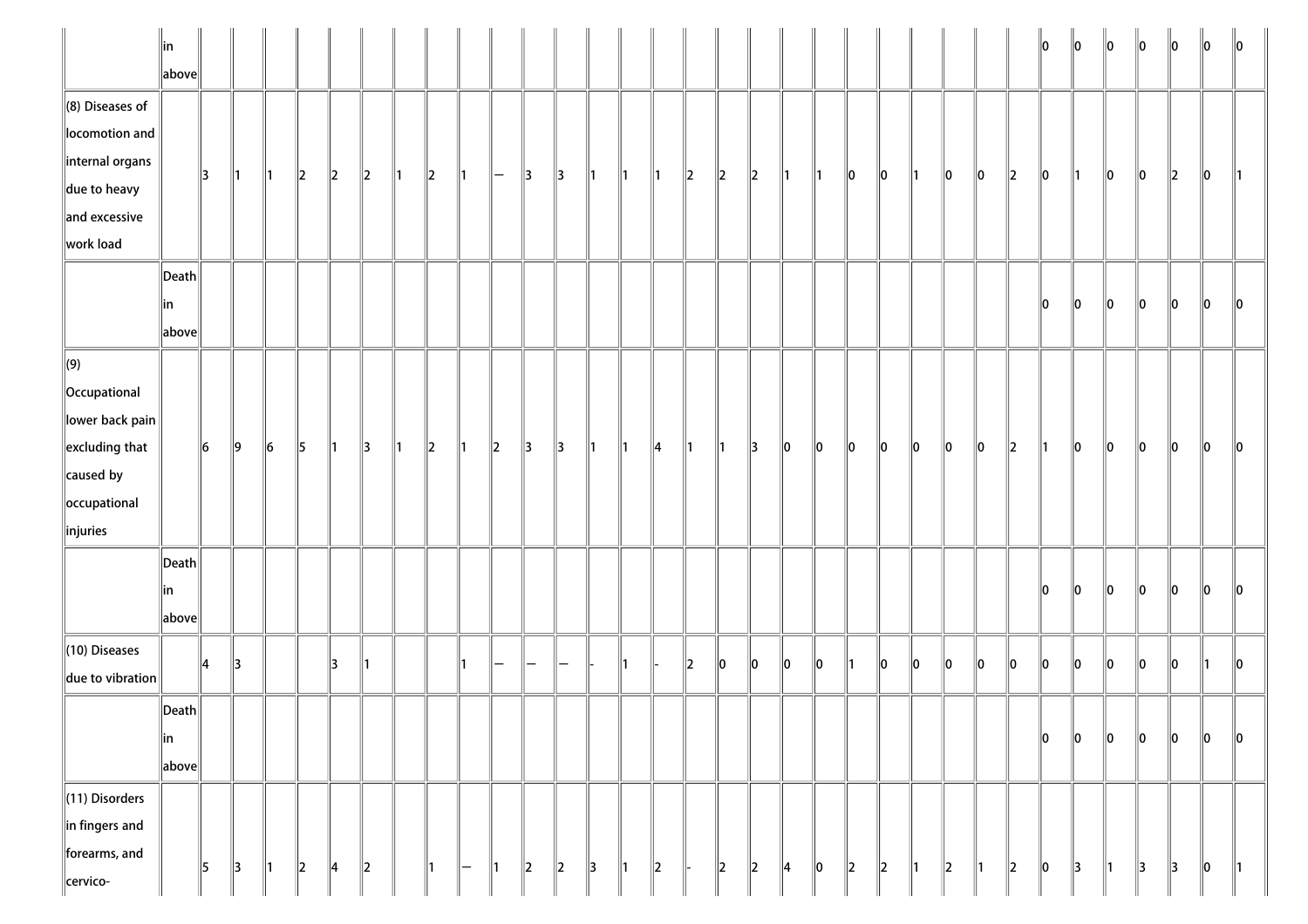| $\ $ bronchial            |                                      |   |                |   |    |   |         |              |               |               |                   |                          |                          |           |               |           |               |               |               |               |               |               |               |               |               |               |               |               |               |                                                                                                                                                                        |    |                |                |                |
|---------------------------|--------------------------------------|---|----------------|---|----|---|---------|--------------|---------------|---------------|-------------------|--------------------------|--------------------------|-----------|---------------|-----------|---------------|---------------|---------------|---------------|---------------|---------------|---------------|---------------|---------------|---------------|---------------|---------------|---------------|------------------------------------------------------------------------------------------------------------------------------------------------------------------------|----|----------------|----------------|----------------|
| disorder                  |                                      |   |                |   |    |   |         |              |               |               |                   |                          |                          |           |               |           |               |               |               |               |               |               |               |               |               |               |               |               |               |                                                                                                                                                                        |    |                |                |                |
|                           | $ $ Death $ $                        |   |                |   |    |   |         |              |               |               |                   |                          |                          |           |               |           |               |               |               |               |               |               |               |               |               |               |               |               |               |                                                                                                                                                                        |    |                |                |                |
|                           | in                                   |   |                |   |    |   |         |              |               |               |                   |                          |                          |           |               |           |               |               |               |               |               |               |               |               |               |               |               | 10            | 10            | 10                                                                                                                                                                     | 10 | 10             | 10             | $\parallel 0$  |
|                           | above                                |   |                |   |    |   |         |              |               |               |                   |                          |                          |           |               |           |               |               |               |               |               |               |               |               |               |               |               |               |               |                                                                                                                                                                        |    |                |                |                |
| (12) Diseases             |                                      |   |                |   |    |   |         |              |               |               |                   |                          |                          |           |               |           |               |               |               |               |               |               |               |               |               |               |               |               |               |                                                                                                                                                                        |    |                |                |                |
| due to causes             |                                      |   |                |   |    |   |         | $\ 2\ $      |               | —             | $\qquad \qquad -$ |                          |                          |           |               |           |               | 10            | $\ 2\ $       | 10            | 3             | $\parallel$ 1 | $\parallel$ 0 | $\parallel$ 1 | $\parallel$ 0 | 10            | $\parallel$ 0 | 10            | 10            | ∥1                                                                                                                                                                     | 10 | 10             | 10             |                |
| other than $(8)$          |                                      |   |                |   |    |   |         |              |               |               |                   |                          |                          |           |               |           |               |               |               |               |               |               |               |               |               |               |               |               |               |                                                                                                                                                                        |    |                |                |                |
| $\ $ to (11)              |                                      |   |                |   |    |   |         |              |               |               |                   |                          |                          |           |               |           |               |               |               |               |               |               |               |               |               |               |               |               |               |                                                                                                                                                                        |    |                |                |                |
|                           | Death                                |   |                |   |    |   |         |              |               |               |                   |                          |                          |           |               |           |               |               |               |               |               |               |               |               |               |               |               |               |               |                                                                                                                                                                        |    |                |                |                |
|                           | in                                   |   |                |   |    |   |         |              |               |               |                   |                          |                          |           |               |           |               |               |               |               |               |               |               |               |               |               |               | 10            | 10            | 10                                                                                                                                                                     | 10 | 10             | 10             | 10             |
|                           | $\left\Vert \text{above}\right\Vert$ |   |                |   |    |   |         |              |               |               |                   |                          |                          |           |               |           |               |               |               |               |               |               |               |               |               |               |               |               |               |                                                                                                                                                                        |    |                |                |                |
| $\parallel$ (13) Anoxia   |                                      |   |                |   |    |   |         | $\ 2\ $      |               | $\equiv$      | $\qquad \qquad -$ | $\overline{\phantom{0}}$ | $\overline{\phantom{0}}$ |           |               |           |               | 10            | $\parallel$ 0 | 10            | $\ 0\ $       | 10            | $\ 0\ $       | $\ 0\ $       | $\ 0\ $       | $\ 0\ $       | $\ 0\ $       | 0             | ∥0            | $\ 0\ $                                                                                                                                                                | 10 | 10             | 0              | $\ 0\ $        |
|                           | Death                                |   |                |   |    |   |         |              |               |               |                   |                          |                          |           |               |           |               |               |               |               |               |               |               |               |               |               |               |               |               |                                                                                                                                                                        |    |                |                |                |
|                           | in                                   |   |                |   |    |   |         |              |               |               |                   |                          |                          |           |               |           |               |               |               |               |               |               |               |               |               |               |               | llo.          | 10            | 10                                                                                                                                                                     | 10 | 10             | 10             | $\parallel$ 0  |
|                           | above                                |   |                |   |    |   |         |              |               |               |                   |                          |                          |           |               |           |               |               |               |               |               |               |               |               |               |               |               |               |               |                                                                                                                                                                        |    |                |                |                |
| $\parallel$ (14) Diseases |                                      |   |                |   |    |   |         |              |               |               |                   |                          |                          |           |               |           |               |               |               |               |               |               |               |               |               |               |               |               |               |                                                                                                                                                                        |    |                |                |                |
| $\ $ due to chemical      |                                      |   |                |   |    |   |         |              |               |               |                   |                          |                          |           |               |           |               |               |               |               |               |               |               |               |               |               |               |               |               |                                                                                                                                                                        |    |                |                |                |
| substances                |                                      | 6 | $\parallel$ 12 | 9 | ∥1 | 5 | $\ 9\ $ | $\mathbb{I}$ | $\parallel$ 3 | $\parallel$ 4 | $\parallel$ 7     | $\parallel$ <sub>2</sub> | $\ 2\ $                  | $\vert$ 6 | $\parallel$ 1 | $\vert$ 5 | $\parallel$ 5 | $\parallel$ 4 | $\vert$ 6     | $\parallel$ 3 | $\parallel$ 1 | $\parallel$ 1 | $ 0\rangle$   | $\ 2\ $       | $\parallel$ 7 | $\parallel$ 1 | $\ 2\ $       | $\parallel$ 3 | $\parallel$ 3 | $\parallel$ 1                                                                                                                                                          | 11 | 13             | 11.            | ∥1             |
| $\ $ (excluding           |                                      |   |                |   |    |   |         |              |               |               |                   |                          |                          |           |               |           |               |               |               |               |               |               |               |               |               |               |               |               |               |                                                                                                                                                                        |    |                |                |                |
| cancer)                   |                                      |   |                |   |    |   |         |              |               |               |                   |                          |                          |           |               |           |               |               |               |               |               |               |               |               |               |               |               |               |               |                                                                                                                                                                        |    |                |                |                |
|                           | $\vert$ Death $\vert$                |   |                |   |    |   |         |              |               |               |                   |                          |                          |           |               |           |               |               |               |               |               |               |               |               |               |               |               |               |               |                                                                                                                                                                        |    |                |                |                |
|                           | in                                   |   |                |   |    |   |         |              |               |               |                   |                          |                          |           |               |           |               |               |               |               |               |               |               |               |               |               |               | 11            | 10            | 10                                                                                                                                                                     | 10 | $\ 0\ $        | 10             | 10             |
|                           | above                                |   |                |   |    |   |         |              |               |               |                   |                          |                          |           |               |           |               |               |               |               |               |               |               |               |               |               |               |               |               |                                                                                                                                                                        |    |                |                |                |
| $\sqrt{(15)}$             |                                      |   |                |   |    |   |         |              |               |               |                   |                          |                          |           |               |           |               |               |               |               |               |               |               |               |               |               |               |               |               |                                                                                                                                                                        |    |                |                |                |
| $\ $ Pneumoconiosis $\ $  |                                      |   |                |   |    |   |         |              |               |               |                   |                          |                          |           |               |           |               |               |               |               |               |               |               |               |               |               |               |               |               |                                                                                                                                                                        |    |                |                |                |
| $\ $ and                  |                                      |   |                |   |    |   |         |              |               |               |                   |                          |                          |           |               |           |               |               |               |               |               |               |               |               |               |               |               |               |               | 206   210   168   163   158   136   149   164   152   168   190   190   184   166   159   138   140   145   144   97   87   96   79   76   67   57   52   36   28   33 |    | $\parallel$ 35 | $\parallel$ 35 | $\parallel$ 24 |
| complications             |                                      |   |                |   |    |   |         |              |               |               |                   |                          |                          |           |               |           |               |               |               |               |               |               |               |               |               |               |               |               |               |                                                                                                                                                                        |    |                |                |                |
| conly absent)             |                                      |   |                |   |    |   |         |              |               |               |                   |                          |                          |           |               |           |               |               |               |               |               |               |               |               |               |               |               |               |               |                                                                                                                                                                        |    |                |                |                |
| $\ $ (16) Diseases        |                                      |   |                |   |    |   |         |              |               |               |                   |                          |                          |           |               |           |               |               |               |               |               |               |               |               |               |               |               |               |               |                                                                                                                                                                        |    |                |                |                |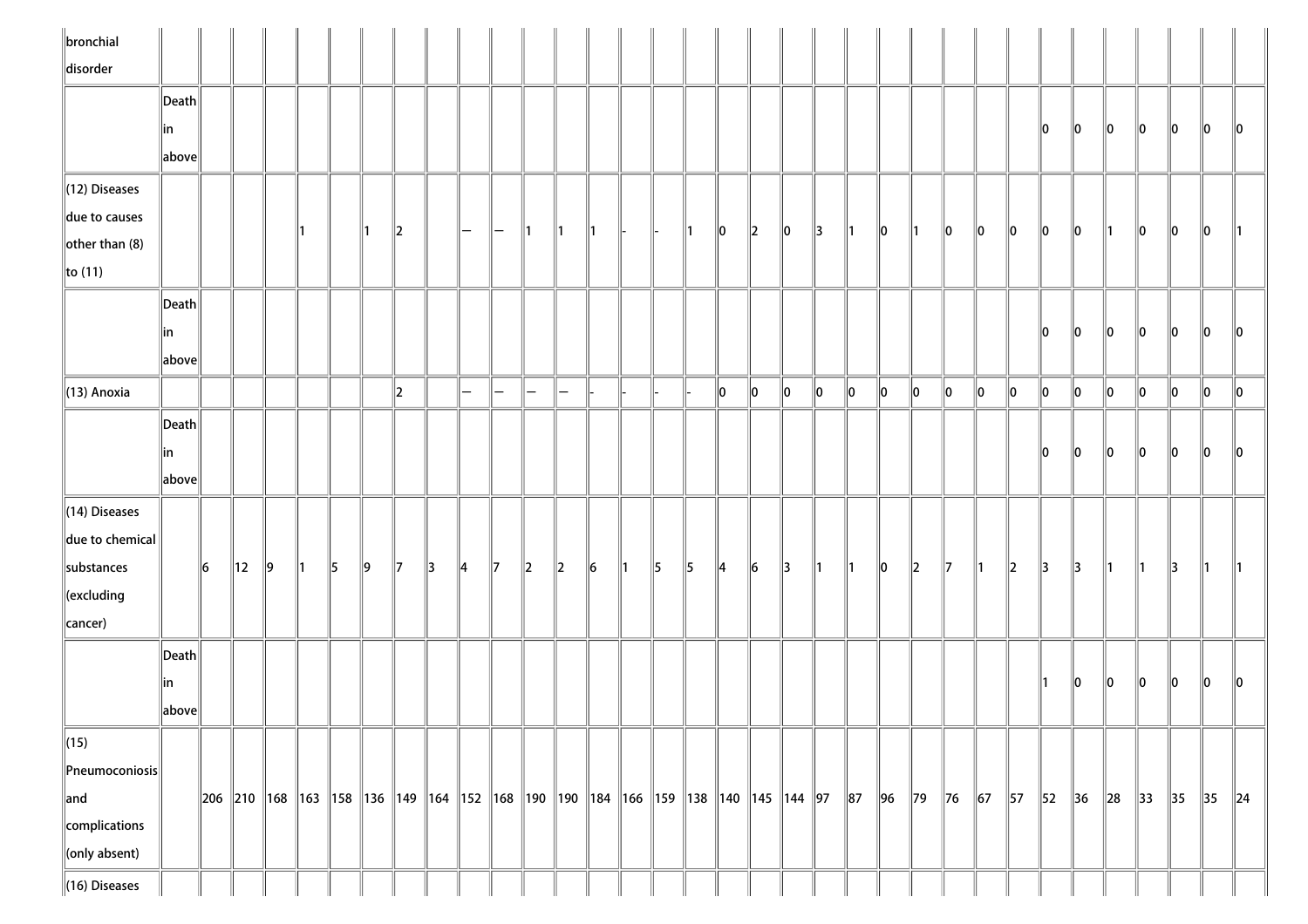| $\ $ due to<br>$\parallel$ pathogenic |                                        |  |  |  |  |  |  |  |  | $\ 0\ $       | $\ 0\ $ | $\ 0\ $ | $\ 0\ $ | $\ 0\ $ | $\ 0\ $     | $\ 0\ $     | $\ 0\ $ | $\ 0\ $ | $\ 0\ $ | $\ 0\ $ | $\parallel$ 1 | $\ 0\ $ | $\ 0\ $ | $\ 0\ $ | 10            | $\ 6\ $       |
|---------------------------------------|----------------------------------------|--|--|--|--|--|--|--|--|---------------|---------|---------|---------|---------|-------------|-------------|---------|---------|---------|---------|---------------|---------|---------|---------|---------------|---------------|
| $\sqrt{\frac{1}{10}}$ organisms       |                                        |  |  |  |  |  |  |  |  |               |         |         |         |         |             |             |         |         |         |         |               |         |         |         |               |               |
|                                       |                                        |  |  |  |  |  |  |  |  |               |         |         |         |         |             |             |         |         |         |         |               |         |         |         |               |               |
|                                       | $\ $ Death $\ $                        |  |  |  |  |  |  |  |  |               |         |         |         |         |             |             |         |         |         | 10      | $\ 0\ $       | $\ 0\ $ | $\ 0\ $ | $\ 0\ $ | 10            | $\parallel$ 1 |
|                                       | ∥in<br>$\ $ above $\ $                 |  |  |  |  |  |  |  |  |               |         |         |         |         |             |             |         |         |         |         |               |         |         |         |               |               |
|                                       |                                        |  |  |  |  |  |  |  |  |               |         |         |         |         |             |             |         |         |         |         |               |         |         |         |               |               |
| $\ $ (16)-2                           |                                        |  |  |  |  |  |  |  |  |               |         |         |         |         |             |             |         |         |         |         |               |         |         |         |               |               |
| Occupational                          |                                        |  |  |  |  |  |  |  |  |               |         |         |         |         |             |             |         |         |         |         |               |         |         |         |               |               |
| Diseases due to                       |                                        |  |  |  |  |  |  |  |  |               |         |         |         |         |             |             |         |         |         |         |               |         |         |         |               |               |
| COVID-19 in                           |                                        |  |  |  |  |  |  |  |  |               |         |         |         |         |             |             |         |         |         |         |               |         |         |         |               | $\parallel$ 6 |
| above in above                        |                                        |  |  |  |  |  |  |  |  |               |         |         |         |         |             |             |         |         |         |         |               |         |         |         |               |               |
| $\parallel$ pathogenic                |                                        |  |  |  |  |  |  |  |  |               |         |         |         |         |             |             |         |         |         |         |               |         |         |         |               |               |
| $\left\Vert$ organisms                |                                        |  |  |  |  |  |  |  |  |               |         |         |         |         |             |             |         |         |         |         |               |         |         |         |               |               |
|                                       | $\ $ Death $\ $                        |  |  |  |  |  |  |  |  |               |         |         |         |         |             |             |         |         |         |         |               |         |         |         |               |               |
|                                       | in                                     |  |  |  |  |  |  |  |  |               |         |         |         |         |             |             |         |         |         |         |               |         |         |         |               |               |
|                                       | $\ $ above $\ $                        |  |  |  |  |  |  |  |  |               |         |         |         |         |             |             |         |         |         |         |               |         |         |         |               |               |
| $\parallel$ (17) Cancer due           |                                        |  |  |  |  |  |  |  |  |               |         |         |         |         |             |             |         |         |         |         |               |         |         |         |               |               |
| to ionizing                           |                                        |  |  |  |  |  |  |  |  | $\parallel$ 0 | 10      | 10      | $\ 0\ $ | $\ 0\ $ | $ 0\rangle$ | $ 0\rangle$ | $\ 0\ $ | $\ 0\ $ | $\ 0\ $ | $\ 0\ $ | $\ 0\ $       | $\ 0\ $ | $\ 0\ $ | $\ 0\ $ | $\ 0\ $       | $\ 0\ $       |
| radiation                             |                                        |  |  |  |  |  |  |  |  |               |         |         |         |         |             |             |         |         |         |         |               |         |         |         |               |               |
|                                       | $\left\Vert \mathsf{Death}\right\Vert$ |  |  |  |  |  |  |  |  |               |         |         |         |         |             |             |         |         |         |         |               |         |         |         |               |               |
|                                       | ∥in                                    |  |  |  |  |  |  |  |  |               |         |         |         |         |             |             |         |         |         | $\ 0\ $ | $\ 0\ $       | $\ 0\ $ | $\ 0\ $ | $\ 0\ $ | $\ 0\ $       | $\ 0\ $       |
|                                       | $\ $ above $\ $                        |  |  |  |  |  |  |  |  |               |         |         |         |         |             |             |         |         |         |         |               |         |         |         |               |               |
|                                       |                                        |  |  |  |  |  |  |  |  |               |         |         |         |         |             |             |         |         |         |         |               |         |         |         |               |               |
| $\parallel$ (18) Cancer due           |                                        |  |  |  |  |  |  |  |  |               |         |         |         |         |             |             |         |         |         |         |               |         |         |         |               |               |
| to chemical                           |                                        |  |  |  |  |  |  |  |  |               | 11 1    | 10      | $\ 0\ $ | $\ 0\ $ | $\ 0\ $     | $\ 0\ $     | $\ 0\ $ | $\ 0\ $ | $\ 0\ $ | $\ 0\ $ | $\ 0\ $       | 10      | $\ 0\ $ | $\ 0\ $ | $\parallel$ 1 | 10            |
| substances                            |                                        |  |  |  |  |  |  |  |  |               |         |         |         |         |             |             |         |         |         |         |               |         |         |         |               |               |
|                                       | $\vert$ Death $\vert$                  |  |  |  |  |  |  |  |  |               |         |         |         |         |             |             |         |         |         |         |               |         |         |         |               |               |
|                                       | ∥in                                    |  |  |  |  |  |  |  |  |               |         |         |         |         |             |             |         |         |         | 10      | 10            | 10      | $\ 0\ $ | $\ 0\ $ | $\ 0\ $       | $\ 0\ $       |
|                                       | $\ $ above $\ $                        |  |  |  |  |  |  |  |  |               |         |         |         |         |             |             |         |         |         |         |               |         |         |         |               |               |
| $\parallel$ (19) Cancer due           |                                        |  |  |  |  |  |  |  |  |               |         |         |         |         |             |             |         |         |         |         |               |         |         |         |               |               |
| to causes other                       |                                        |  |  |  |  |  |  |  |  |               |         |         |         |         |             |             |         |         |         |         |               |         |         |         |               |               |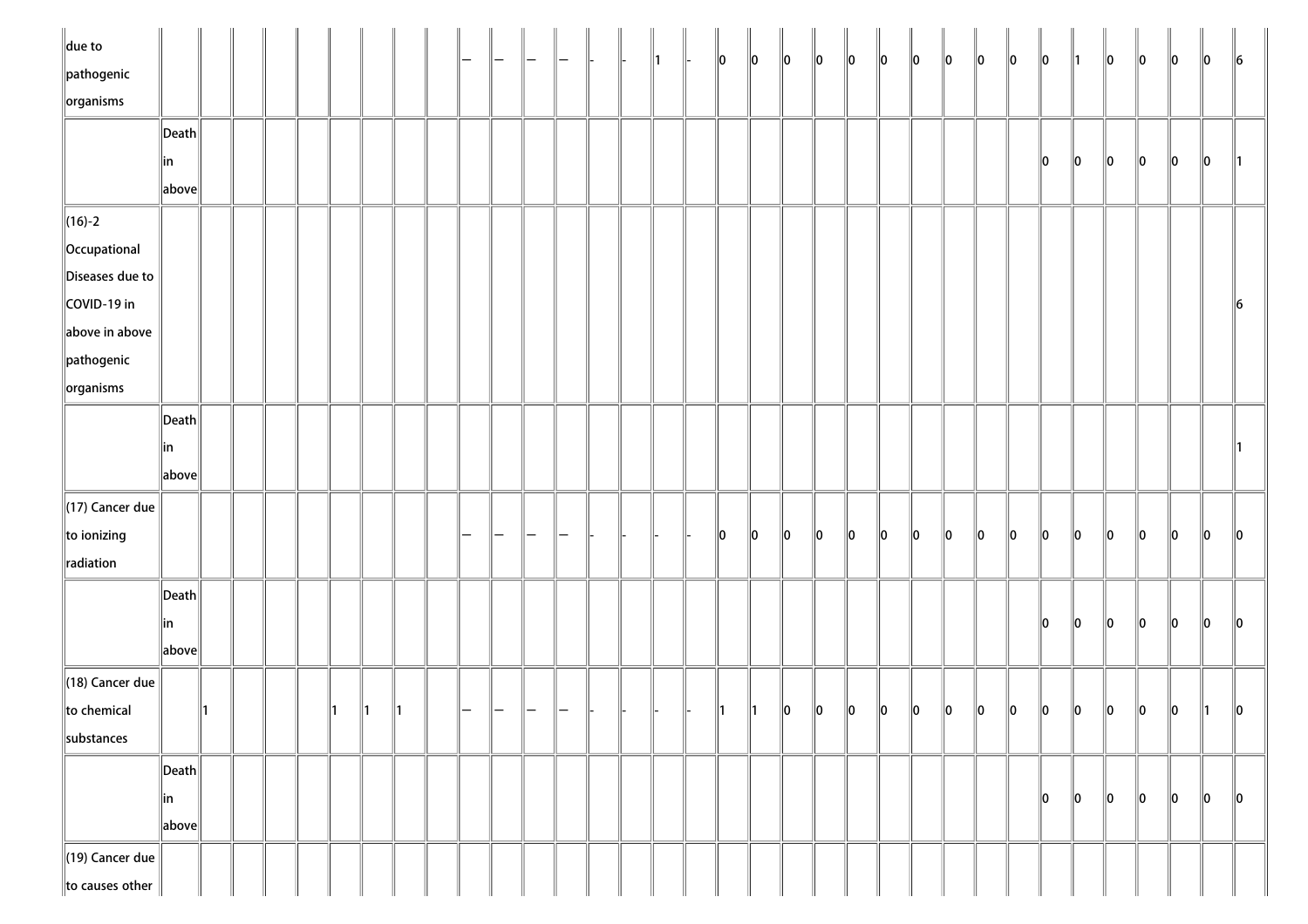| $\ $ than (17) and                          |                       |               |  |  |  |     |                          |     |                   | $\parallel$ | $\parallel$   |               |               | $\ 0\ $ | $\ 0\ $ | $\ 0\ $       | $\ 0\ $       | $\ 0\ $       | $\ 0\ $       | $\ 0\ $       | $\ 0\ $ | $\ 0\ $       | $\ 0\ $       | $\ 0\ $       | $\ 0\ $ | $\ 0\ $     | $\ 0\ $       | $\ 0\ $       | $\ 0\ $       | $\ 0\ $       |
|---------------------------------------------|-----------------------|---------------|--|--|--|-----|--------------------------|-----|-------------------|-------------|---------------|---------------|---------------|---------|---------|---------------|---------------|---------------|---------------|---------------|---------|---------------|---------------|---------------|---------|-------------|---------------|---------------|---------------|---------------|
| $\ $ (18)                                   |                       |               |  |  |  |     |                          |     |                   |             |               |               |               |         |         |               |               |               |               |               |         |               |               |               |         |             |               |               |               |               |
|                                             | $\ $ Death $\ $       |               |  |  |  |     |                          |     |                   |             |               |               |               |         |         |               |               |               |               |               |         |               |               |               |         |             |               |               |               |               |
|                                             | ∥in                   |               |  |  |  |     |                          |     |                   |             |               |               |               |         |         |               |               |               |               |               |         |               |               | 10            | $\ 0\ $ | $\ 0\ $     | 10            | 10            | 10            | $\parallel$ 0 |
|                                             | above                 |               |  |  |  |     |                          |     |                   |             |               |               |               |         |         |               |               |               |               |               |         |               |               |               |         |             |               |               |               |               |
| $\ $ (20)                                   |                       |               |  |  |  |     |                          |     |                   |             |               |               |               |         |         |               |               |               |               |               |         |               |               |               |         |             |               |               |               |               |
| $\ $ Cerebrovascular $\ $                   |                       |               |  |  |  |     |                          |     |                   |             |               |               |               |         |         |               |               |               |               |               |         |               |               |               |         |             |               |               |               |               |
| disease, heart                              |                       |               |  |  |  |     |                          |     |                   |             |               |               |               |         |         |               |               |               |               |               |         |               |               | 10            |         |             |               |               |               |               |
| disease, etc.                               |                       |               |  |  |  |     |                          |     |                   |             |               |               |               |         |         |               |               |               |               |               |         |               |               |               | $\ 0\ $ | $\ 0\ $     | $\parallel$ 1 | $\ 0\ $       | $\ 0\ $       | 10            |
| $\ $ due to                                 |                       |               |  |  |  |     |                          |     |                   |             |               |               |               |         |         |               |               |               |               |               |         |               |               |               |         |             |               |               |               |               |
| overwork                                    |                       |               |  |  |  |     |                          |     |                   |             |               |               |               |         |         |               |               |               |               |               |         |               |               |               |         |             |               |               |               |               |
|                                             | $\vert$ Death $\vert$ |               |  |  |  |     |                          |     |                   |             |               |               |               |         |         |               |               |               |               |               |         |               |               |               |         |             |               |               |               |               |
|                                             | in                    |               |  |  |  |     |                          |     |                   |             |               |               |               |         |         |               |               |               |               |               |         |               |               | $\parallel$ 0 | $\ 0\ $ | $\ 0\ $     | $\parallel$ 1 | $ 0\rangle$   | $\ 0\ $       | $\parallel$ 0 |
|                                             | above                 |               |  |  |  |     |                          |     |                   |             |               |               |               |         |         |               |               |               |               |               |         |               |               |               |         |             |               |               |               |               |
| $\ $ (21) Mental                            |                       |               |  |  |  |     |                          |     |                   |             |               |               |               |         |         |               |               |               |               |               |         |               |               |               |         |             |               |               |               |               |
| disorder due to                             |                       |               |  |  |  |     |                          |     |                   |             |               |               |               |         |         |               |               |               |               |               |         |               |               |               |         |             |               |               |               |               |
| serious                                     |                       |               |  |  |  |     |                          |     |                   |             |               |               |               |         |         |               |               |               |               |               |         |               |               |               |         |             |               |               |               |               |
| occupational                                |                       |               |  |  |  |     |                          |     |                   |             |               |               |               |         |         |               |               |               |               |               |         |               |               | $\ 0\ $       | $\ 0\ $ | $\ 0\ $     | $\ 0\ $       | $\parallel$ 1 | $\vert$ 2     | $\ 0\ $       |
| psychological                               |                       |               |  |  |  |     |                          |     |                   |             |               |               |               |         |         |               |               |               |               |               |         |               |               |               |         |             |               |               |               |               |
| burden                                      |                       |               |  |  |  |     |                          |     |                   |             |               |               |               |         |         |               |               |               |               |               |         |               |               |               |         |             |               |               |               |               |
|                                             | $\ $ Death $\ $       |               |  |  |  |     |                          |     |                   |             |               |               |               |         |         |               |               |               |               |               |         |               |               |               |         |             |               |               |               |               |
|                                             | ∥in                   |               |  |  |  |     |                          |     |                   |             |               |               |               |         |         |               |               |               |               |               |         |               |               | $\parallel$ 0 | $\ 0\ $ | $ 0\rangle$ | $\ 0\ $       | $\ 0\ $       | $\parallel$ 1 | $\ 0\ $       |
|                                             | above                 |               |  |  |  |     |                          |     |                   |             |               |               |               |         |         |               |               |               |               |               |         |               |               |               |         |             |               |               |               |               |
| $\ $ (22) Other                             |                       |               |  |  |  |     |                          |     |                   |             |               |               |               |         |         |               |               |               |               |               |         |               |               |               |         |             |               |               |               |               |
| diseases                                    |                       |               |  |  |  |     |                          |     |                   |             |               |               |               |         |         |               |               |               |               |               |         |               |               |               |         |             |               |               |               |               |
| $\left\Vert$ evidently due to $\right\Vert$ |                       | $\parallel$ 1 |  |  |  | $-$ | $\overline{\phantom{a}}$ | ı — | $\qquad \qquad -$ | ∥1          | $\parallel$ 1 | $\parallel$ 1 | $\parallel$ 1 | $\ 0\ $ | $\ 0\ $ | $\parallel$ 1 | $\parallel$ 4 | $\parallel$ 3 | $\parallel$ 3 | $\parallel$ 1 | $\ 2\ $ | $\parallel$ 1 | $\parallel$ 1 | $\parallel$ 1 | $\ 0\ $ | $ 0\rangle$ | ∥1            | $\ 0\ $       | $ 0\rangle$   | $\ 0\ $       |
| occupational                                |                       |               |  |  |  |     |                          |     |                   |             |               |               |               |         |         |               |               |               |               |               |         |               |               |               |         |             |               |               |               |               |
| causes                                      |                       |               |  |  |  |     |                          |     |                   |             |               |               |               |         |         |               |               |               |               |               |         |               |               |               |         |             |               |               |               |               |
|                                             | $\vert$ Death $\vert$ |               |  |  |  |     |                          |     |                   |             |               |               |               |         |         |               |               |               |               |               |         |               |               |               |         |             |               |               |               |               |
|                                             | in                    |               |  |  |  |     |                          |     |                   |             |               |               |               |         |         |               |               |               |               |               |         |               |               | 10            | 10      | 10          | 10            | 10            | 10            | $\ 0\ $       |